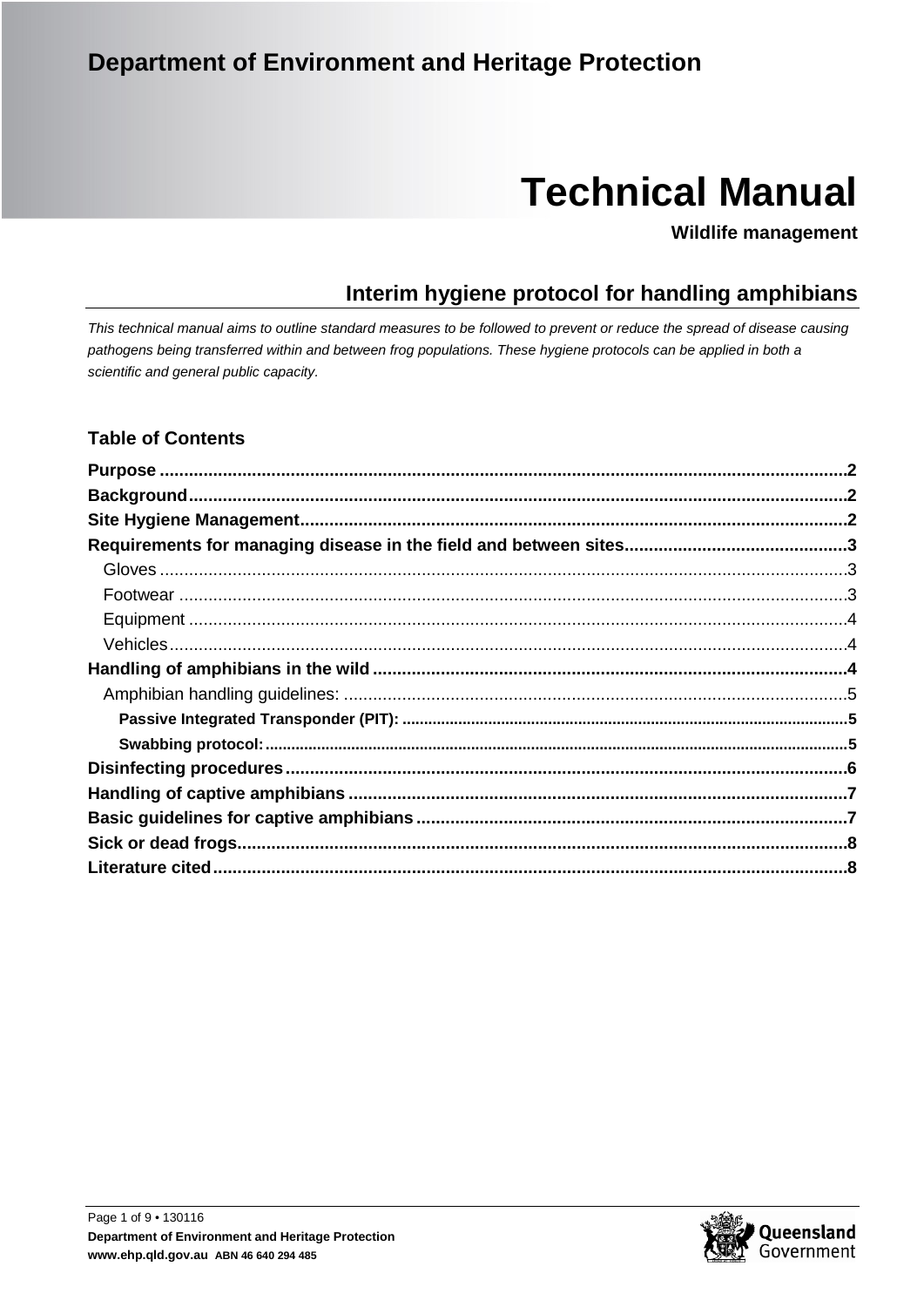# **Purpose**

The purpose of this document is to provide standard operating procedures for hygiene protocols when handling amphibians to reduce the risk of disease and parasite transmission between populations during authorised activities. It is recognised that there is a 'natural' or background level of disease and parasite transmission within and between amphibian populations. Applicants and assessors need to evaluate the proposed activities to determine the relative risk of disease transmission, above background levels, and implement appropriate strategies to minimise this risk.

# <span id="page-1-0"></span>**Background**

The past 30 years has seen alarming declines in amphibian populations and the extinction of numerous amphibian species the world over. Many of these declines and extinctions appear attributable to recentlyemerged infectious diseases, in particular chytridiomycosis and ranaviral disease. While the subject of conjecture, the emergence of these diseases is most likely attributable to the spread of novel (i.e. exotic) pathogens to new areas where amphibians have little or no immunity to infection. Human activities that target amphibians or their habitats have the potential to spread disease and parasites both within and amongst amphibian populations.

Queensland's native wildlife is protected under the *Nature Conservation Act 1992*. Under the Act persons are required to hold licences, permits or authorities to take, use or interfere with native amphibians in many situations. The *Nature Conservation (Wildlife Management) Regulation 2006* outlines these provisions. This policy relates to the following licence and permit types under the regulation:

- Commercial wildlife licence (wildlife interaction)
- Commercial wildlife harvesting licences
- Educational purposes permit
- Museum licence
- Recreational wildlife harvesting licences
- Rehabilitation permit (endorsed for spotter catcher activities)
- Scientific purposes permit

In the course of undertaking activities with native amphibians under these permits or licences the licensee has the potential to increase risk of disease and parasite transmission within and between wild populations and thus threaten the conservation of wild populations.

The *Nature Conservation (Wildlife Management) Regulation 2006* ensures that the granting of such licences does not adversely affect the conservation of the animals and allows the chief executive to limit and regulate the activities of the licensee.

# <span id="page-1-1"></span>**Site Hygiene Management**

Frog populations can be very sensitive to any introduced foreign pathogens, so every caution should be taken to minimise the potential risk of contamination transferred between sites. It is for this reason that defining the boundaries between each site, while difficult, is an important recognition to make. Given the possible locations of frog populations, boundaries will be different within each site, some more obvious than others. These boundaries may be natural, such as a body of water, or constructed, such as a road or track. As a guiding principle, each individual water body should be defined as a separate site. When working along the same water body, or series of connected water bodies, this can usually be treated as one site. However, if the water body is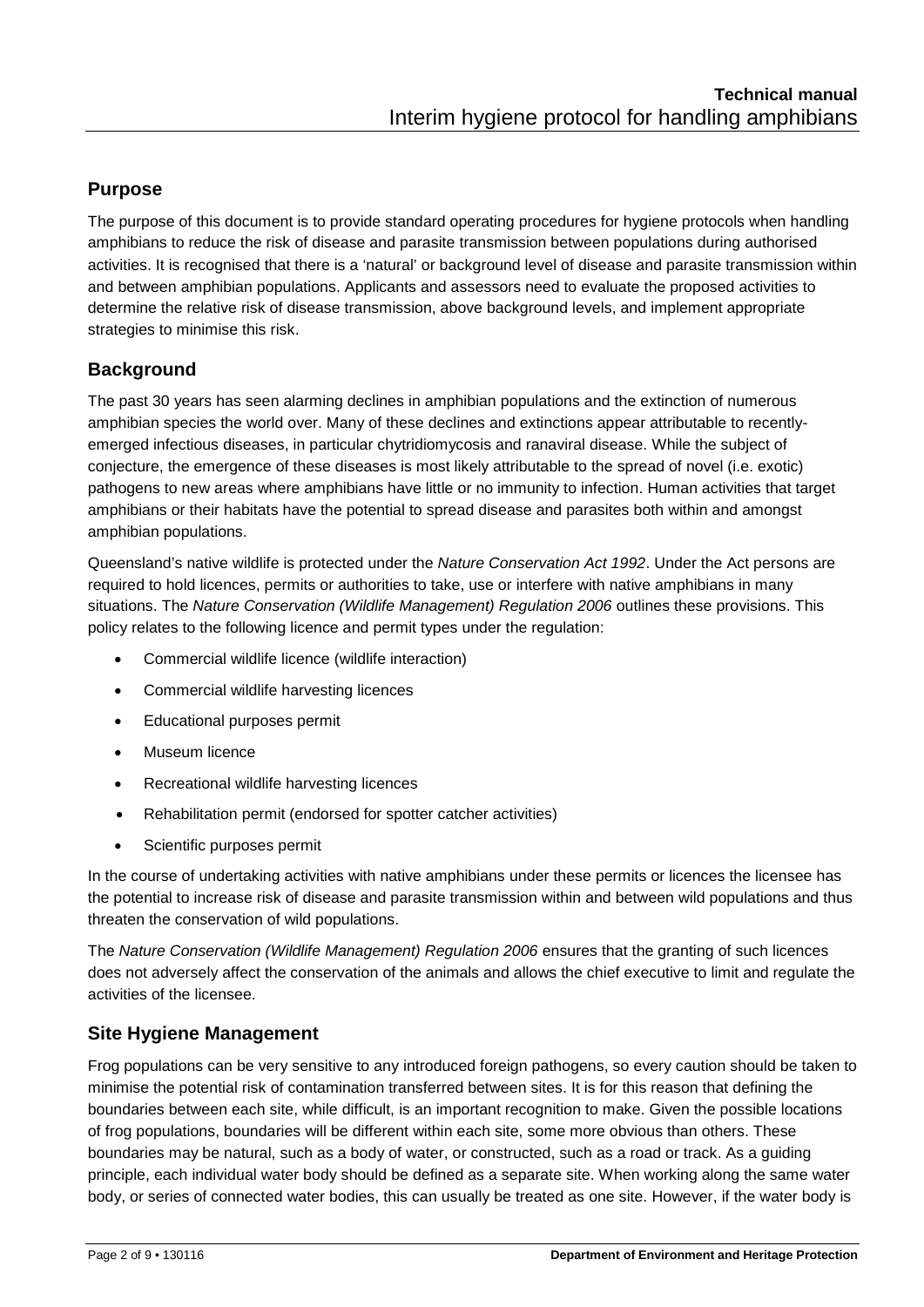fed through several catchments or tributaries, or if there is a clear break or partition, they should be treated as separate sites.

Above the natural and background transmission rate of disease spread, factors likely to increase the risk of infection include:

- the remoteness of the chosen site
- activities prior to entering the site
- activities being undertaken in the site
- status of disease in the site and surrounding area

#### <span id="page-2-0"></span>**Requirements for managing disease in the field and between sites**

There is no scientific evidence that the amphibian chytrid fungus or other pathogens of amphibians have been transmitted between water catchments by vehicles, footwear or clothing. There is an absence of hard data on amphibian disease epidemiology and transmission. As a result of this 'data deficiency' a precautionary approach has been taken in developing requirements to manage disease in the field. It is assumed that some human activities may unintentionally increase the risk of spreading diseases between sites.

Hygiene and disease are controlled to a large extent by proper cleaning, disinfecting and/or sterilising:

*Cleaning* involves the physical removal of organic and inorganic matter from items. Cleaning will not remove pathogens from the items, but it is a necessary step that allows the disinfecting agent to come into direct contact with pathogens on the actual surface of the item. Disinfecting an item by washing it with a proper chemical agent (see Table 1) will reduce the bacteria load to a point where they will not serve as a source of infection, but will continue to persist at low levels on the item.

*Sterilisation* through the use of heat, chemicals or radiation will remove all life from the item. Disinfection of items should always be done at a safe distance from bodies of water so that the solution infiltrates the soil rather than runs directly into the water. When travelling from site to site, the following hygiene precautions must be taken to minimise the transfer of disease.

#### <span id="page-2-1"></span>**Gloves**

Delicate species such as frogs may be placed at greater risk when gloves are used because of a loss of tactile sensitivity by the handler. If frogs are handled using bare hands it is extremely important to ensure that the handler has not applied insect repellents, perfumes, lotions, or other potentially toxic substances that might be absorbed through highly permeable amphibian skin.

There is evidence that wearing disposable gloves when handling amphibians will protect the animals' skin from abrasion, chemicals and the spread of infection. However, gloves containing talc should not be worn as they could irritate the amphibian's skin. Gloves should be non-powdered and talc-free or rinsed in warm water prior to use. Vinyl and nitrile gloves are preferred, as latex has been shown to have toxicity towards frog embryos and tadpoles. When handling highly toxic amphibians, gloves should always be worn to protect the handler and contact with bare skin or mucus membranes avoided.

#### <span id="page-2-2"></span>**Footwear**

• Footwear must be thoroughly cleaned and disinfected at the beginning of fieldwork and between each sampling site.

This is done by:

– Scraping boots clear of mud and standing the soles in an approved disinfecting solution (refer Table 1).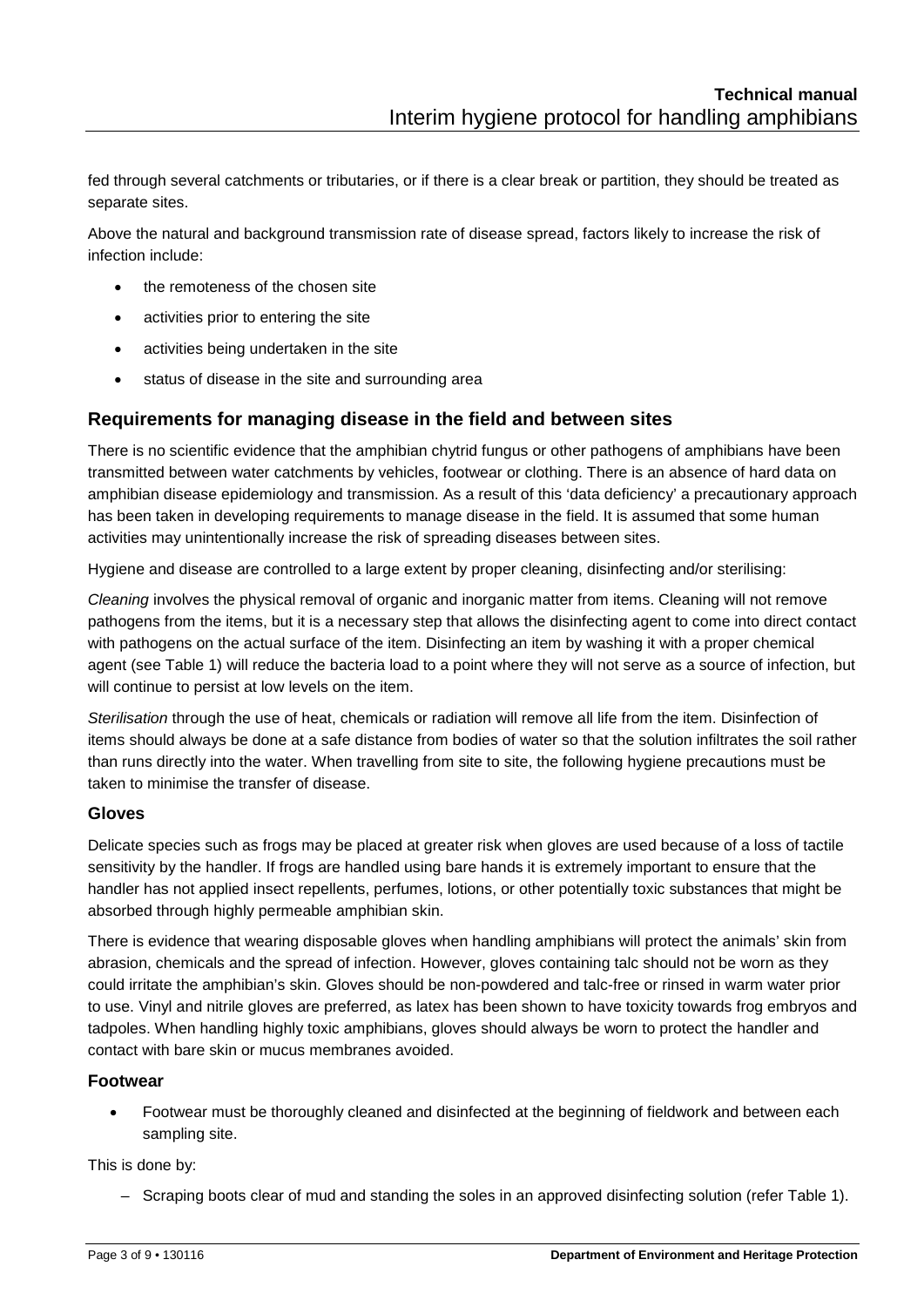- The remainder of the boot should be rinsed or sprayed with an approved disinfecting solution (refer Table 1).
	- o Disinfecting solutions should be prevented from entering any water bodies.
	- o Rubber boots such as 'gum boots' or 'Wellingtons' are recommended because of the ease with which they can be cleaned and disinfected.
- Several changes of footwear bagged between sites is an alternative to cleaning.

#### <span id="page-3-0"></span>**Equipment**

Care must be taken to avoid removal of the protective mucus layer covering the skin of amphibians. If nets are used, they should be made of soft cloth materials. Animals should be handled gently and transported in containers that protect them from trauma and injury.

- Equipment such as nets, balances, callipers, bags, scalpels, headlamps, torches, wetsuits and waders that are used at one site must be cleaned and disinfected before re-use at another site. Refer to Table 1 for recommended disinfectants and procedures.
- If equipment is to be used immediately at another site it should be dried out completely before reuse. This can be achieved by having two sets of gear, one of which is drying while the other is in use. Nets and other equipment should be thoroughly rinsed off as even trace amounts of residual bleach can adversely affect aquatic life on contact.
- Disposable items should be used where possible. Non-disposable equipment should be used only once during a particular field exercise and disinfected later or disinfected at the site between uses.
- In the field, bleach solutions should be disposed of far from any water body by pouring over a hard surface (such as concrete or bitumen) where it can break down in sunlight and evaporate. If no hard substrates are available, it can be disposed of into the soil away from water bodies.
- For future consideration in a laboratory or research situation, there is an automatic waste-water disinfection system available for complete and proper disposal of chlorinated water.

#### <span id="page-3-1"></span>**Vehicles**

- Transmission of disease from vehicles is unlikely. However, if a vehicle is used to travel through a known frog site, which could result in mud and water being transferred to other bodies of water or frog sites, then wheels and tyres should undergo cleaning and disinfection.
- Vehicle cleaning should be carried out at a distance from water bodies that allows the disinfecting solution to infiltrate soil rather than run-off into a nearby water body.
- Vehicle tyres should be sprayed/flushed with a disinfecting solution (refer Table 1) in high-risk areas.
- Ideally, if location and time permits, vehicles should be washed at a carwash between sites.

# <span id="page-3-2"></span>**Handling of amphibians in the wild**

The spread of disease, such as the chytrid fungus, may occur as a result of handling frogs. Unnecessary handling should be avoided and the specimen released as soon as possible. The duration of handling should be as short as possible as handling procedures that are quick, even if they are potentially painful, may have less affect on stress levels than longer, less invasive procedures.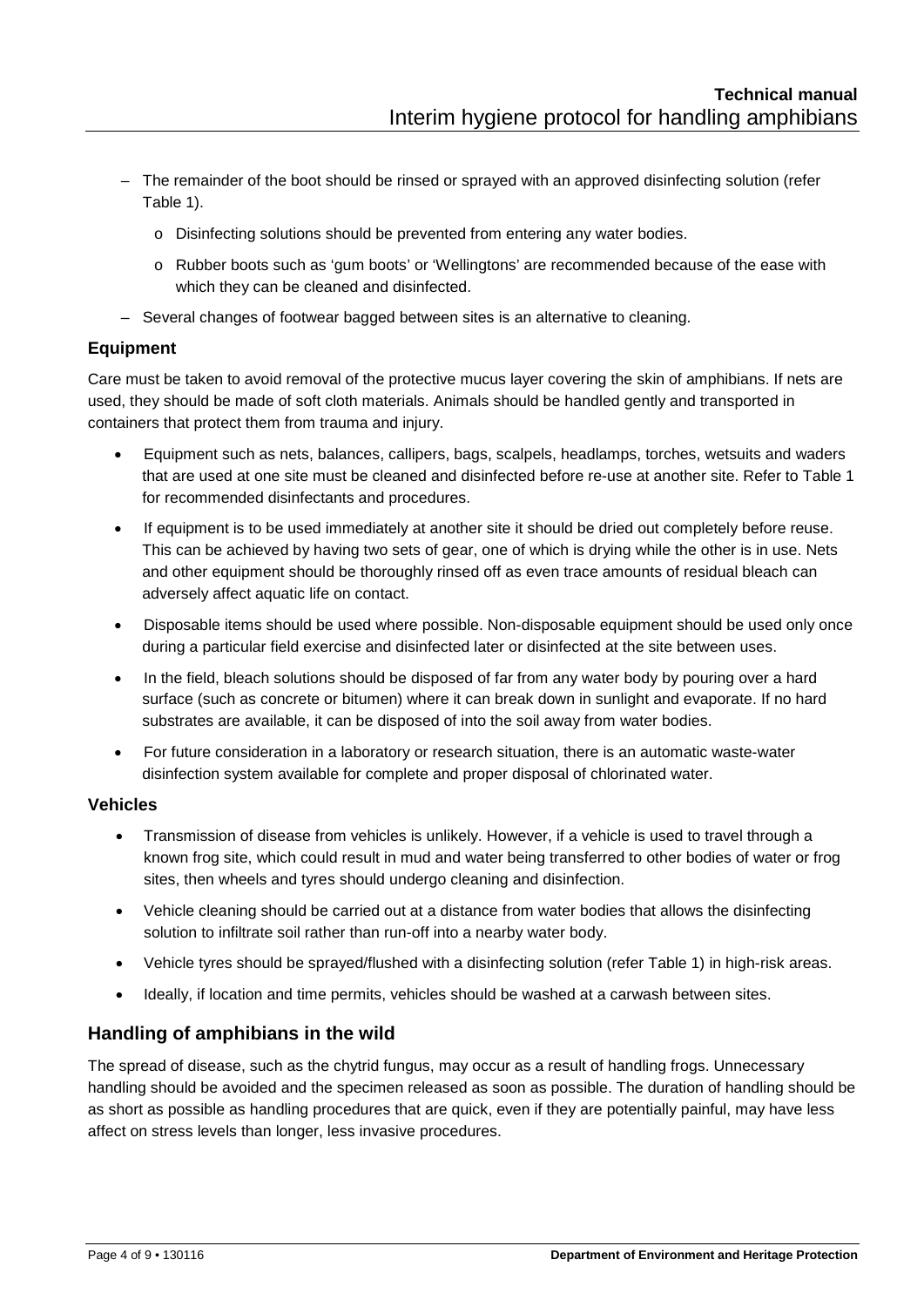#### <span id="page-4-0"></span>**Amphibian handling guidelines:**

#### <span id="page-4-1"></span>**Passive Integrated Transponder (PIT):**

- Toe clipping or PIT tagging is likely to increase the risk of transmitting disease between frogs due to the possibility of directly introducing pathogens into the frogs' system.
- When handling amphibians, the handler should wear unused disposable gloves (refer to section on Gloves p.3) or capture and handle frogs in single use lightweight plastic bags.
- Bare hands may be used provided they are wiped before each capture with a sterilising alcohol-based hand disinfectant.

This can be minimised by:

- o using disposable sterile instruments;
- o using instruments disinfected previously and used once;
- o using instruments disinfected in between each frog (refer Table 1);
- o sealing open wounds from toe clipping and PIT tagging with a cyanoacrylate compound such as *Vetbond™* to reduce the likelihood of entry of pathogens;
- o applying topical anaesthetic *Xylocaine™* cream and an iodine-based disinfectant solution before and after any surgical procedure is recommended. This should then be followed by the wound sealant;
- o storing all used disinfecting solutions, gloves and other disposable items in a waste container and disposed appropriately at the completion of fieldwork.
- Disinfecting solutions must not come into contact with frogs or be permitted to contaminate any water bodies.

Recommended disinfection strategies (refer Table 1) are available for a range of purposes to reduce risks associated with the amphibian chytrid fungus and ranaviruses.

#### <span id="page-4-2"></span>**Swabbing protocol:**

Frogs are susceptible to handling stress, which is most likely due to changes in their body temperature. The following techniques are recommended to be followed when swabbing:

- Capture the frog by hand using sterile gloves, clean hands or clean plastic (freezer) bags, with minimal handling time (no more than 30 seconds).
- Transfer the frog into a clean, small plastic clip-seal bag, insert the swab, and close the seal as far as possible. At all times, handle the bag by the corners to minimise heat-transfer from the captor's hands to the frog.
- As the frogs will typically climb upwards, invert the bag.
- Coax the frog into one of the top corners using the swab.
- Swab the frog by rubbing firmly with the swab the body areas to be sampled (*e.g.* venter, underside of legs, hands and feet).

If, at any time, the frog shows signs of undue stress, such as loss or reduction of limb function, seal the bag in which it is housed and cease handling immediately. Keep the animal under observation in a safe place until it recovers. Once the animal appears healthy, release it without further handling.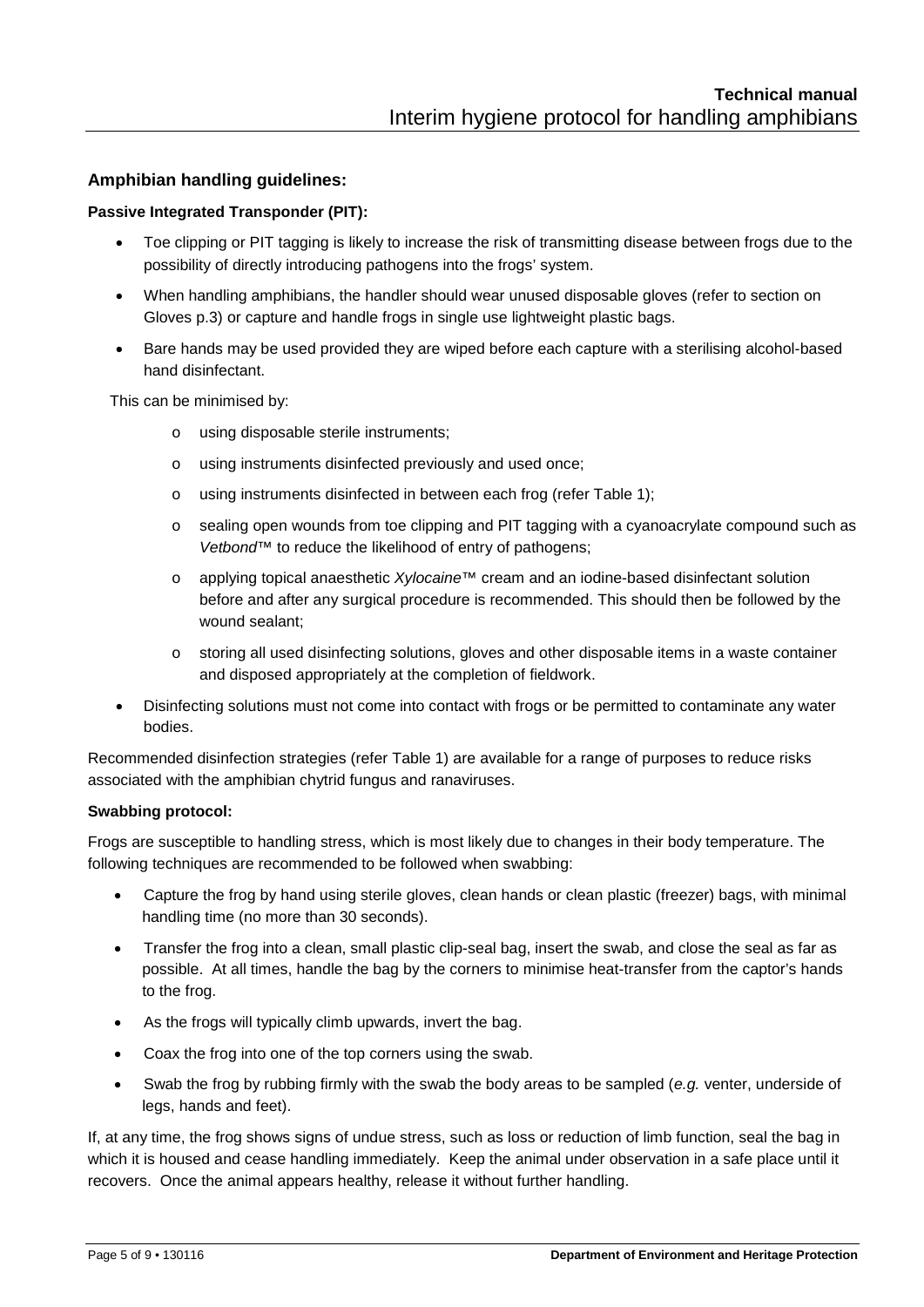# <span id="page-5-0"></span>**Disinfecting procedures**

Equipment such as wetsuits, waders, footwear, nets, buckets, vehicles and surgical equipment may act as carriers of disease, particularly if used in multiple sites.

Household bleach (refer Table 1) is recommended for disinfection as it is widely available and is easy to dispose of under field conditions if proper precautions are followed (refer p4). There are other disinfectants as outlined in Table 1 that have been tested and shown to kill target pathogens. It is important to ensure that disinfectants do not leave any residue on equipment, as the residue can be harmful to frogs and their environment.

| <b>Application</b>                                  | <b>Disinfectant</b>                   | <b>Concentration</b>  | <b>Time</b>      | <b>Method Target</b>    | <b>Pathogen</b>                        |
|-----------------------------------------------------|---------------------------------------|-----------------------|------------------|-------------------------|----------------------------------------|
| Surgical<br>equipment                               | Benzalkonium chloride                 | 2mg/ml                | 1 min            | Immerse                 | <b>B.dendrobatidis</b>                 |
|                                                     | Ethanol                               | 70%                   | 1 min            | Immerse                 | <b>B.dendrobatidis</b><br>Ranaviruses  |
| Collection<br>containers,<br>equipment,<br>vehicles | Sodium hypochlorite*<br>(bleach)      | 4%                    | $15 \text{ min}$ | Immerse                 | Ranaviruses                            |
|                                                     | Sodium hypochlorite*<br>(bleach)      | 1%                    | 1 min            | Immerse                 | <b>B.</b> dendrobatidis                |
|                                                     | Didecyl dimethyl<br>ammonium chloride | 1 in 500 dilution     | $0.5$ min        | Immerse                 | <b>B.</b> dendrobatidis                |
|                                                     | TriGene™                              | 1 in 5000<br>dilution | 1 min            | Immerse                 | <b>B.</b> dendrobatidis                |
|                                                     | $F10^{TM}$ #                          | 1 in 1500<br>dilution | 1 min            | Immerse                 | <b>B.</b> dendrobatidis                |
|                                                     | Virkon™                               | $2$ mg/ml             | 1 min            | Immerse                 | <b>B.</b> dendrobatidis<br>Ranaviruses |
|                                                     | Complete drying                       |                       | $>3$ hr          |                         | <b>B.</b> dendrobatidis                |
|                                                     | Heat                                  | $60^{\circ}$ C        | 30 min           |                         | <b>B.</b> dendrobatidis<br>Ranaviruses |
|                                                     | Heat                                  | $37^{\circ}$ C        | 8 hr             |                         | <b>B.</b> dendrobatidis                |
|                                                     | Sterilising UV light                  |                       | 1 min            |                         | Ranaviruses only                       |
| Footwear                                            | Sodium hypochlorite*<br>(bleach)      | 1%                    | 1 min            | Scrub/spray<br>footwear | <b>B.</b> dendrobatidis                |
|                                                     | Sodium hypochlorite*<br>(bleach)      | 4%                    | $15 \text{ min}$ | Immerse<br>footwear     | Ranaviruses                            |
|                                                     | Didecyl dimethyl<br>ammonium chloride | 1 in 500 dilution     | $0.5$ min        | Scrub/spray<br>footwear | <b>B.</b> dendrobatidis                |
|                                                     | TriGene™                              | 1 in 5000<br>dilution | 1 min            | Scrub<br>footwear       | <b>B.</b> dendrobatidis                |
|                                                     | $F10^{TM}$ #                          | 1 in 1500<br>dilution | 1 min            | Scrub<br>footwear       | <b>B.</b> dendrobatidis                |
|                                                     | Complete drying                       |                       | $>3$ hr          |                         | B. dendrobatidis                       |
| Cloth (e.g.<br>carry bags)                          | Hot wash                              | 60°C or greater       | 30 min           |                         | <b>B.</b> dendrobatidis<br>Ranaviruses |

**Table 1: Disinfecting procedures**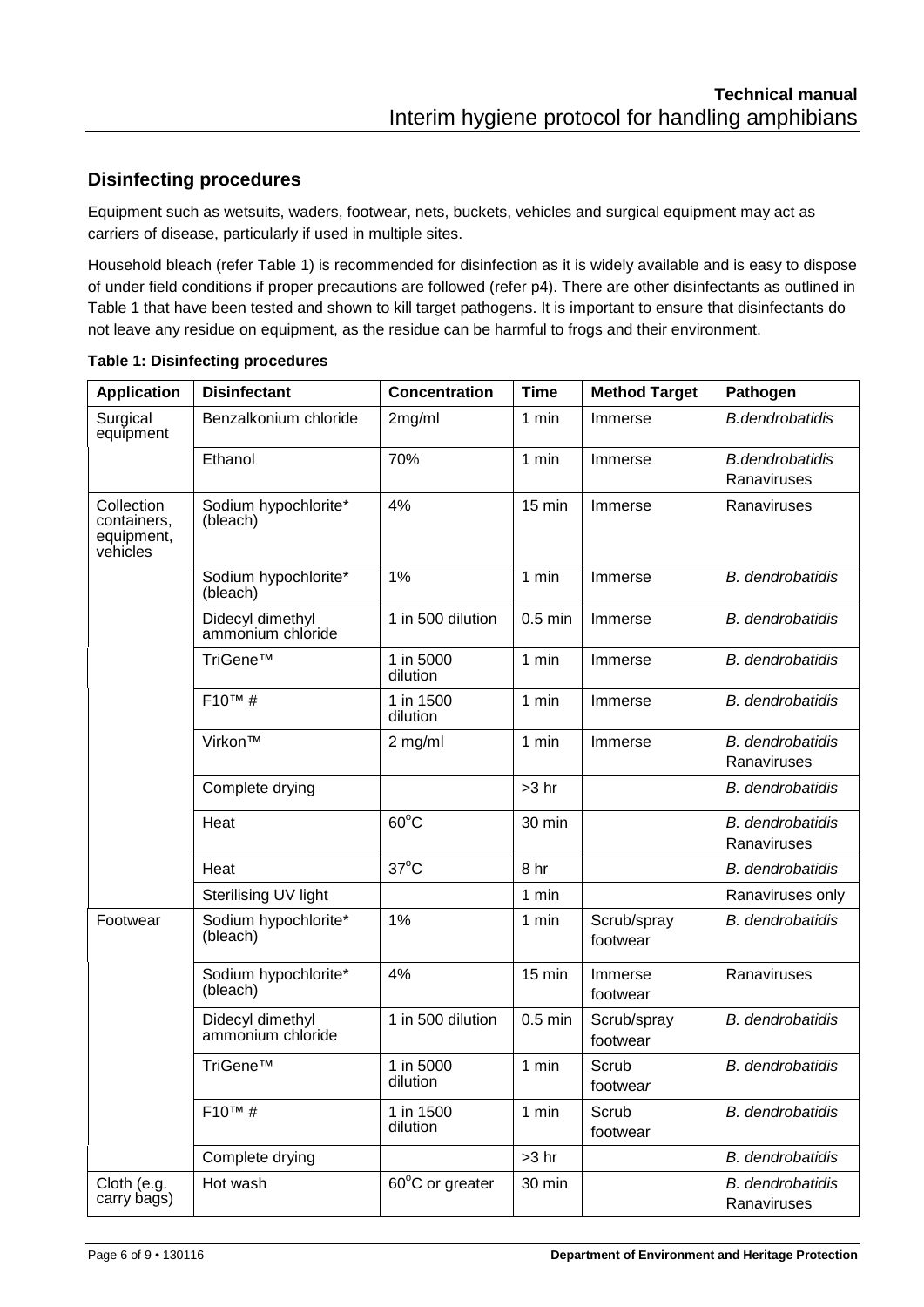\*See Equipment section (p4) for recommended in-field disposal methods for bleach.

# F10 has been used to treat fungal infections in reptiles and birds, but there does not appear to be data on its safety for amphibians. Caution is recommended when using this product.

# <span id="page-6-0"></span>**Handling of captive amphibians**

The greatest risk of transmission of infectious agents is when amphibians are placed

- 1) together in contact,
- 2) in the same container or
- 3) in reused containers without disinfection between animals.

When it is necessary for frogs or tadpoles to be collected and held for a period of time, the following measures must be undertaken:

- Animals obtained at different sites are to be kept isolated from each other and from other captive animals;
- Aquaria set up to hold frogs should not share water, equipment or any filtration system.
- Splashes of water from adjacent enclosures or drops of water on nets may transfer pathogens between enclosures;
- Prior to housing frogs or tadpoles, ensure that tanks, aquaria and any associated equipment are disinfected;
- Tanks (and associated equipment) must be sterilised, disinfected and dried immediately after frogs/tadpoles are removed; and
- All equipment must be thoroughly sterilised (or discarded if disposable) between animals when dealing with animals from different enclosures.
- If there is no water available for washing hands between amphibians, the handler should wear unused disposable gloves, or wear an unused plastic bag, or wipe their hands with a sterilising alcohol-based hand disinfectant between amphibians. Ideally, new gloves should be worn for each specimen, as disinfecting will not harm the pathogens DNA, producing potentially false-positive results if testing for disease.
- No more than one terrestrial individual should be held in the same container simultaneously.
- Tadpoles for release should not be held with batches of tadpoles collected from other sites in the same or different water bodies.
- Dead amphibians or amphibians that are obviously ill should be regarded as a higher infection risk than clinically normal amphibians and should be handled with gloves or plastic bags.

# <span id="page-6-1"></span>**Basic guidelines for captive amphibians**

The risk levels vary according to the conditions in which the frogs are kept. Some examples are:

- Low risk level: single indoors frog cage.
- Higher risk: frog cages in the house, frog pond outside.
- Very high risk: frog cages indoors, frog pond outside; also trading/swapping/conducting frog rescue/quarantine.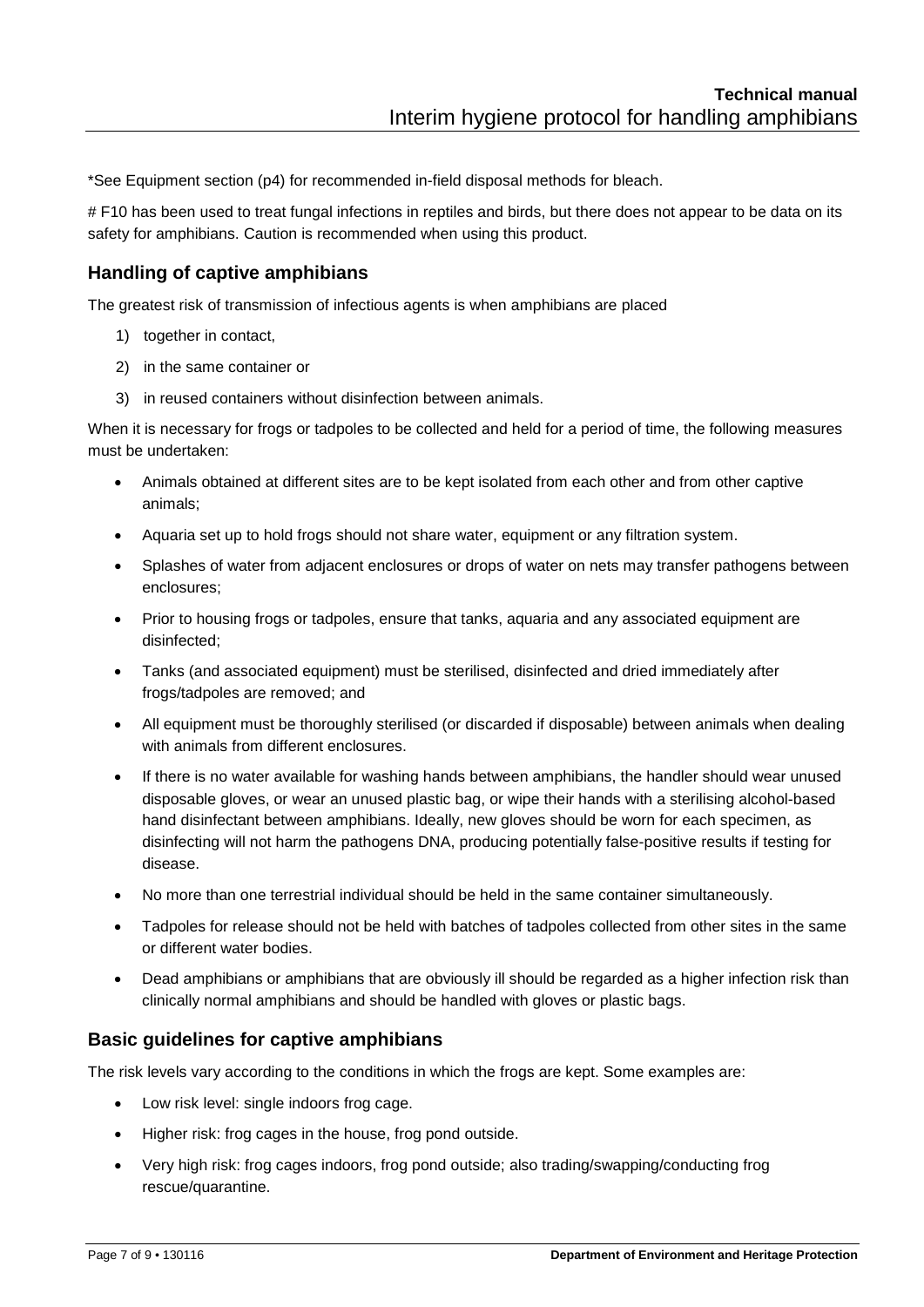Whichever scenario applies, some basic principles to follow are:

- Keep your frogs at a continually reasonable level of quarantine by having a two-way isolation between cages, and between them and your garden.
- Have an intensive level of quarantine for new frogs and for cages in which a frog has become ill or died.
- Service the least likely to be infected cages first, as spreading even a droplet of water from an infected cage to a healthy one is all that it takes for disease transmission.
- Limit the number of frogs you collect and keep your hands out of their cages as much as possible. Look for screw-on or plug-in food jars which can be changed outside of the cage.
- Keep ants out of the frog enclosures as they have the potential to transport pathogens.
- Do not empty waste water from the enclosures into stormwater drains or onto your garden. Pour into the toilet and wrap solid waste and put into the bin.
- Maintain your frogs' health and resistance to disease by looking after them properly.

#### <span id="page-7-0"></span>**Sick or dead frogs**

Frogs may be diagnosed by using some basic identifiers in the following table:

| TEST                          | <b>HEALTHY</b>                                       | <b>SICK</b>                       |
|-------------------------------|------------------------------------------------------|-----------------------------------|
| Gently touch with finger      | Frog will blink                                      | Frog will not blink above the eye |
| Turn frog on its back         | Frog will flip back over                             | Frog will remain on its back      |
| Hold frog gently by its mouth | Frog will use its forelimbs to try to<br>remove grip | No response from frog             |

Sick or dead frogs found in the wild should be collected and disposed of using the following procedures described below:

- Use disposable gloves or plastic bags and avoid handling food or touching your mouth or eyes.
- New gloves or plastic bags should be used for each frog specimen.
- If the frog is dead, keep the specimen cool and preserve as soon as possible to slow decomposition
- If the frog is alive but unlikely to survive transportation, euthanize the frog and place in a freezer. Once frozen, it is ready for transportation to the appropriate officials for diagnosis.
- If the frog is alive and likely to survive transportation, place it in a moistened cloth bag with some damp leaf litter and transport to the appropriate officials for diagnosis.

When in doubt, the precautionary principle should be used, along with the highest standard of cleanliness possible. Additional time spent ensuring proper disinfecting of equipment is always recommended.

#### <span id="page-7-1"></span>**Literature cited**

Berger L. Diseases in Australian Frogs [PhD thesis]. Townsville, Australia. James Cook University: Townsville. 2001.

Brem, F., Mendelson III J.R. and Lips, K.R. (2007) Field sampling protocol for Batrachochytrium dendrobatidis from living amphibianS, using alcohol preserved swabs. Version 1.0 918 July 2007) Electronic document available at [http://amphibians.org](http://amphibians.org/) Conservation International, Arlington, Virginia, USA.